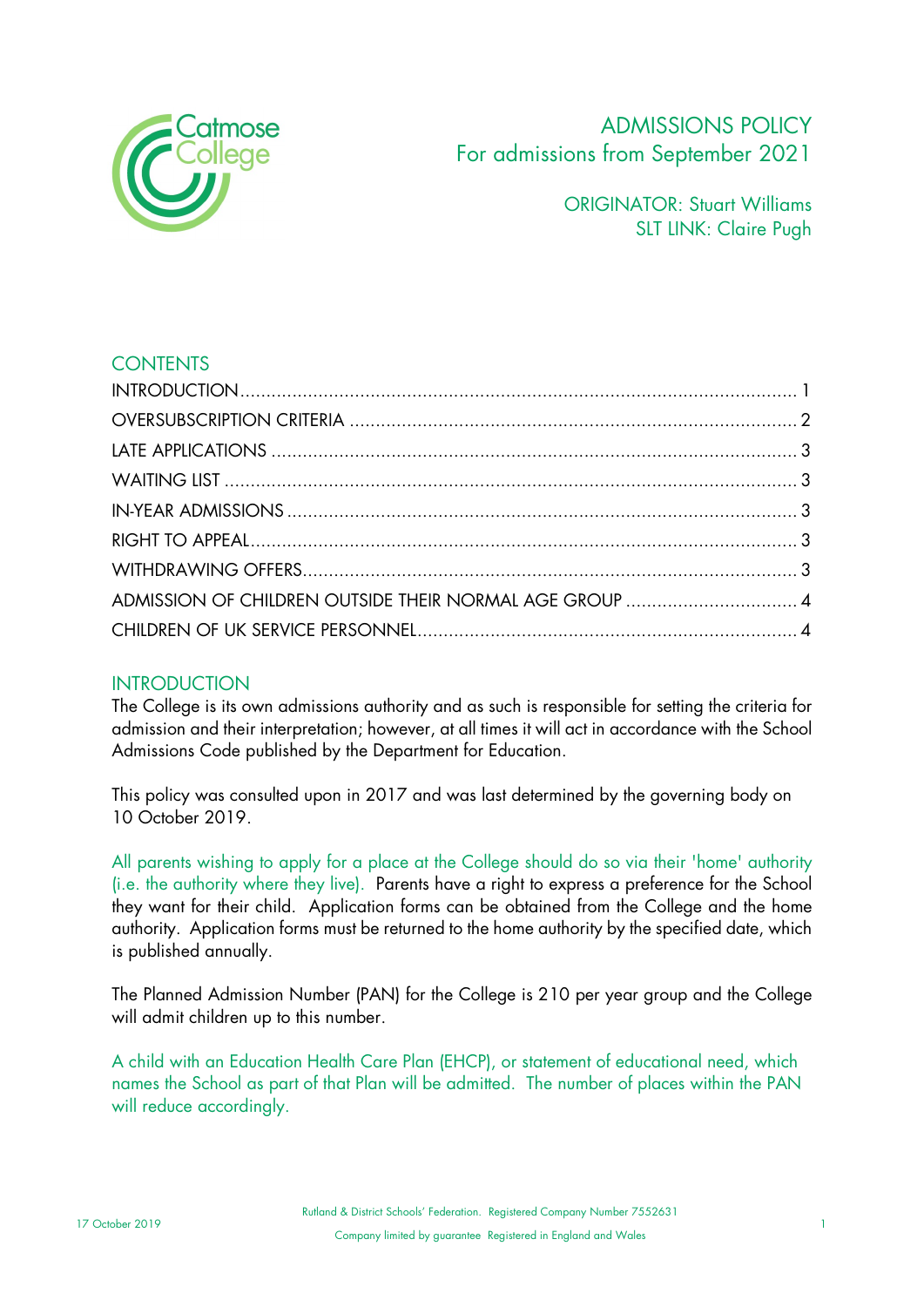## OVERSUBSCRIPTION CRITERIA

Where the number of applications for places exceeds the number of places available, as specified by the Planned Admission Number, the following criteria, in priority order, will be applied to determine those children that will be offered a place: -

## 1. Looked After Children

A looked after child is a child who is in the care of a local authority or provided with accommodation by that authority. Priority under this criterion will also be given where the child was previously in care but ceased to be so because they were adopted under the terms of the Adoption and Children Act 2002 (or became subject to a child arrangements order or special guardianship order). This priority is also given to children who were previously in care outside of England.

- 2. Where there is already a sibling at the College and the sibling will either still be at the College or have attended the College within the last five years at the time of admission. Sibling refers to brother or sister, half brother or sister, adopted brother or sister, stepbrother or sister, foster brother or sister, or the child of the parents/carer's partner where the child for whom the College place is sought is permanently living in the same family unit at the same address as that sibling.
- 3. A child who has attended College's feeder School Catmose Primary School, Sandringham Close, Oakham, Rutland, LE15 6SH for at least one academic year. Catmose Primary is part of the Rutland and District Schools' Federation, a Multi-Academy trust which also includes Catmose College. The School has the same Executive Principal as the College, sharing staffing and resources across the two sites.

## 4. A child of staff at the College.

Where the member of staff has been employed at the College for two or more years at the time at which the application for admission to the College is made or the member of staff is recruited to fill a vacant post for which there is a demonstrable skill shortage.

#### 5. Children who live nearest the College by distance.

Distance is measured from the centre point of the child's home address to the centre point of the College (LE15 6RP). The route is defined as a driving route or safe walking route, whichever is the shorter, using a computerised mapping system.

In the case of there being oversubscription in criteria  $1 - 4$ , places will be allocated using the distance criterion in 5.

Applicants living in the same block of flats will be regarded as living the same distance from the College. In the unlikely event that two or more children live in the same block of flats and in all other ways have equal eligibility for the last remaining available place at the College, the names will be issued a number and drawn randomly to determine which child shall be offered the place.

A child's home address is considered to be the residential property that is the child's only or main residence at the time of application. Where the parent/guardian/carers of the child have separated, the home address of the child will be regarded as the address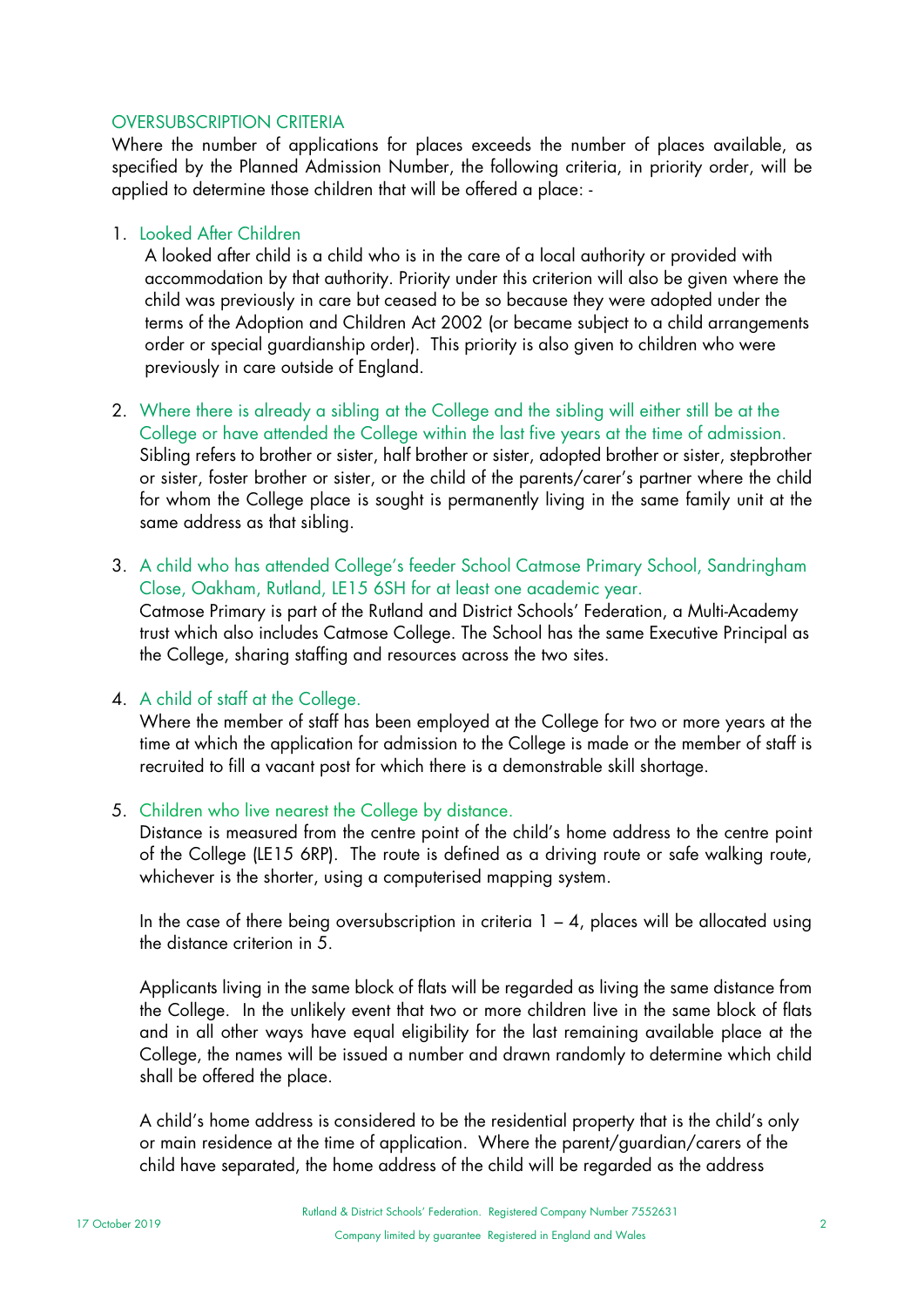at which the child sleeps for the majority of the weekdays. Places will be allocated in advance of a family moving into the area where suitable confirmation, such as proof of property purchase, or a letting agreement [for a minimum of 6 months] has been received.

#### LATE APPLICATIONS

In the event of the College being oversubscribed, applications received after the closing date in October, which is published each year, will be relegated to the waiting list.

## WAITING LIST

In the event of over-subscription, the College holds a waiting list for places which may become available. All applications declined through the over-subscription process will be given the opportunity to be placed on the waiting list which will be maintained until 31 December 2020.

Being placed on the waiting list does not remove an applicant's right to appeal. It is important to note that the waiting list does not operate on a first-come, first-served basis and that places will be offered according to the over-subscription criteria if they become available.

Children who are allocated a place to the College in accordance with a Fair Access Protocol will take precedence over those on a waiting list.

Fair Access Protocols exist to ensure that access to education is secured quickly for children who have no School place but for whom a place at a mainstream School or alternative provision is appropriate.

#### IN-YEAR ADMISSIONS

Parents who wish to apply for a place outside of the normal admissions round should do so by contacting the College directly.

On receipt of an in-year application, the College will notify Rutland Local Authority of both the application, and its outcome, to allow the Local Authority to keep up-to-date figures on the availability of places in the area.

#### RIGHT TO APPEAL

If the College informs a parent of a decision to refuse their child a place, we will include the reason why the admission was refused; provide information about the right to appeal, the deadline for lodging an appeal and the contact details for making an appeal.

If a parent wishes to appeal, they must set out their grounds for appeal in writing.

#### WITHDRAWING OFFERS

Once offered, places will not be withdrawn except in the following cases: -

- where the place was offered on the basis of a fraudulent or intentionally misleading application from a parent (for example, a false claim to residence at an address which effectively denied a place to a child with a stronger claim);
- where the place was offered under co-ordination by the local authority in error;